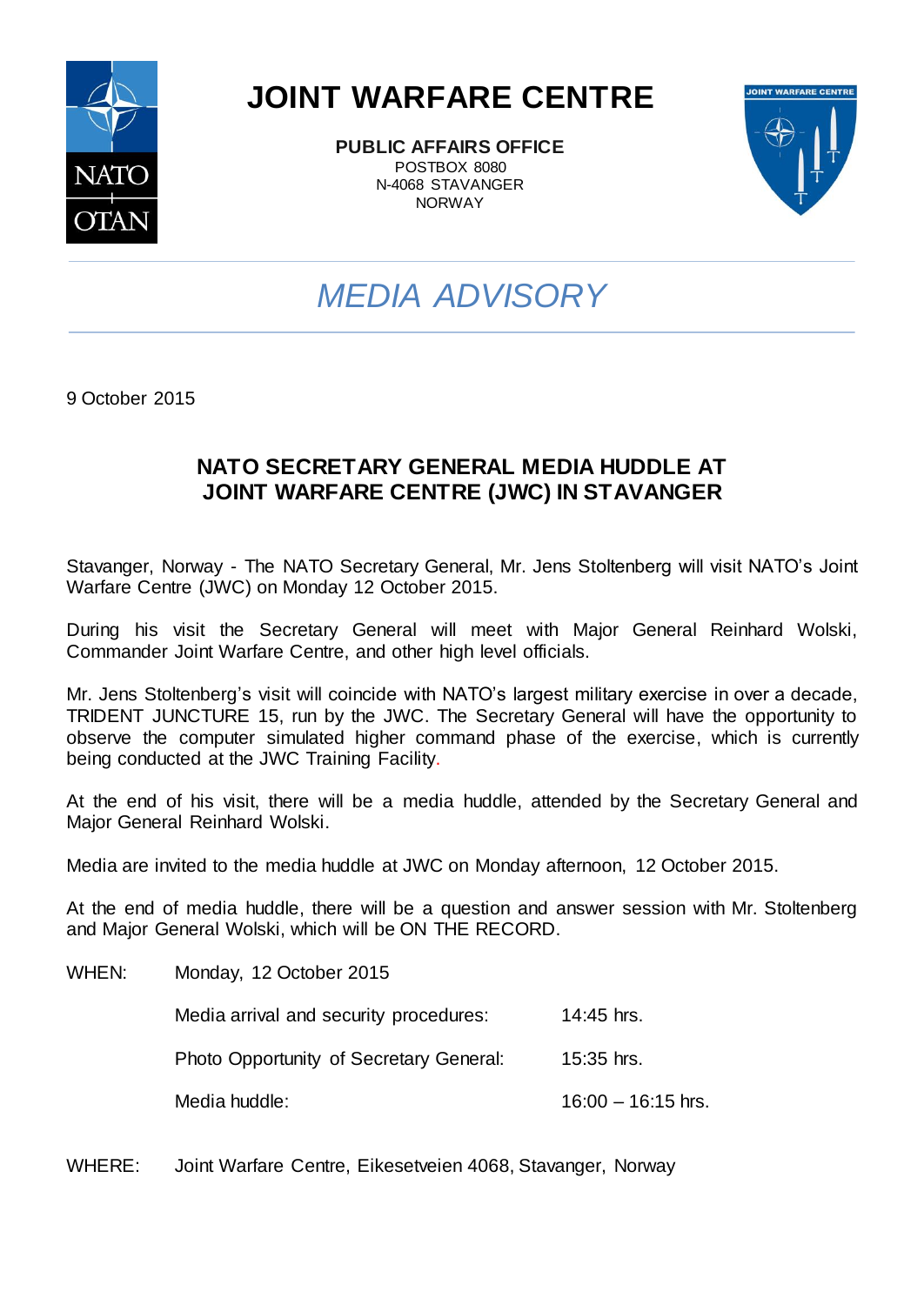#### NOTE TO THE EDITORS:

**Registration required:** All media representatives must pre-register for this event by completing attached registration form and returning it to the JWC Public Affairs Office [pao@jwc.nato.int](mailto:pao@jwc.nato.int) or [stefan.kuehling@jwc.nato.int](mailto:stefan.kuehling@jwc.nato.int) NO LATER THAN 11:00 hrs on Monday, 12 October.

On 12 October, all media must arrive at the JWC Main Gate no later than 14:45 hrs to complete the security check-in. Media will be met by a Public Affairs Escort Officer at the Main Gate who will give directions to the appropriate parking and media set-up areas.

In case you would like to receive additional information about media accreditation to the joint press conference, please contact:

Lieutenant Colonel Stefan Kuehling at +47 90137077 or via email: [stefan.kuehling@jwc.nato.int](mailto:stefan.kuehling@jwc.nato.int)

**Media inquiries only to:** Chief Public Affairs Officer +47 52879130 +47 90137077